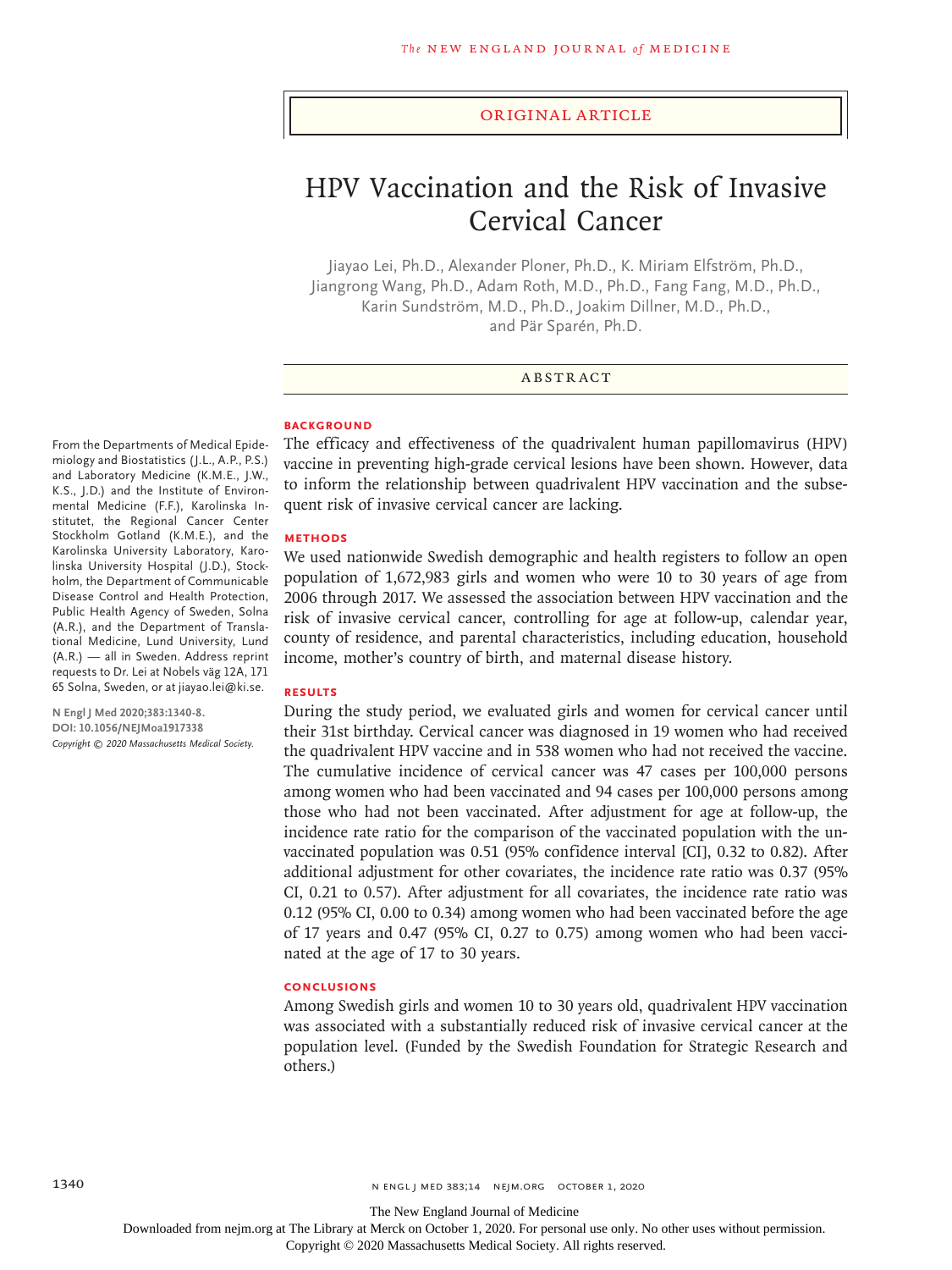HE ULTIMATE GOAL OF HUMAN PAPIL-<br>lomavirus (HPV) vaccination is to prevent<br>invasive cervical cancer by preventing in-<br>fection with major oncogenic types of HPV<sup>1</sup> As lomavirus (HPV) vaccination is to prevent invasive cervical cancer by preventing infection with major oncogenic types of HPV.<sup>1</sup> As of December 2019, a total of 124 countries and territories had implemented national immunization programs for HPV vaccination.<sup>2</sup> In Sweden, HPV vaccination was approved in 2006, and the quadrivalent HPV vaccine, which covers HPV types 6, 11, 16, and 18, has been used almost exclusively.3

Previous studies of HPV vaccines, including randomized trials that assessed efficacy $4-6$  or effectiveness,<sup>7-13</sup> have shown that these vaccines protect against HPV infection, genital warts, and high-grade precancerous cervical lesions (i.e., cervical intraepithelial neoplasia of grade 2 or higher [CIN2+] and grade 3 or higher [CIN3+]). One study — which used pooled data from passive follow-up of two randomized, controlled trials and from one community-randomized, phase 4 trial — showed efficacy of HPV vaccination against HPV-related cancers, although the number of cancers was small (10 cases), and the cancer types were not limited to cervical cancers.14 Randomized, controlled trials cannot readily evaluate vaccine effectiveness against invasive cervical cancer because of the long lead time (the time from HPV infection to the clinical detection of cervical cancer) and the low risk of cervical lesions after vaccination. We used nationwide registry data from Sweden to examine the association between HPV vaccination and the risk of invasive cervical cancer.

### Methods

# **Study Population**

Beginning in May 2007, HPV vaccination was subsidized for girls in Sweden who were 13 to 17 years of age. In 2012, Sweden introduced a free catch-up HPV vaccination program for girls and women 13 to 18 years of age and a schoolbased HPV vaccination program for girls 10 to 12 years of age.3 Currently, women 23 to 64 years of age are invited to participate in the populationbased, organized cervical cancer screening program, which issues invitations every 3 to 7 years to women depending on their age.15

We used the Swedish Total Population Register to perform a registry-based cohort study from 2006 through 2017 that included an open population of girls and women 10 to 30 years of age who were living in Sweden (Fig. 1).<sup>16</sup> Information regarding the registries used in this study is provided in the Supplementary Appendix, available with the full text of this article at NEJM.org.

Girls and women were followed starting either on their 10th birthday or on January 1, 2006, whichever came later. Girls and women were included if they had no previous HPV vaccination, had no previous invasive cervical cancer, and had not immigrated to Sweden after January 1, 2006 (because the HPV vaccination status before immigration would have been unknown). All eligible girls and women were followed until they received a diagnosis of invasive cervical cancer, emigrated from Sweden, died, were lost from the registry, received bivalent HPV vaccination, or had their 31st birthday or until December 31, 2017, whichever came first. This study was approved by the regional ethical review board in Stockholm, which determined that informed consent from the persons included in the study was not required.

### **Data Collection**

The nationwide Swedish registers that we used in this study were linked at the individual level with the use of the unique personal identity number that is assigned to all Swedish residents, which resulted in virtually complete coverage of the population.17 The Swedish Total Population Register $16$  was used to identify the population at risk and to retrieve information on immigration, emigration, and death. Exposure to quadrivalent HPV vaccination was determined with the use of HPV vaccination records retrieved from the Swedish HPV Vaccination Register,<sup>18</sup> the Prescribed Drug Register, $19$  and the National Vaccination Register<sup>20</sup> (Fig.  $S2$  in the Supplementary Appendix). A vaccination recorded in any of these registries was considered to be vaccine exposure. The Swedish HPV Vaccination Register is a voluntary registry that has been in operation since 2006 and has recorded all HPV vaccinations that were administered from 2006 through 2015.18 The Prescribed Drug Register<sup>19</sup> has been in operation since 2005 and is a mandatory registry of dispensed pharmaceuticals; all quadrivalent HPV vaccinations administered within a governmentally subsidized program from 2007 through

n engl j med 383;14 nejm.org October 1, 2020 1341

The New England Journal of Medicine

Downloaded from nejm.org at The Library at Merck on October 1, 2020. For personal use only. No other uses without permission.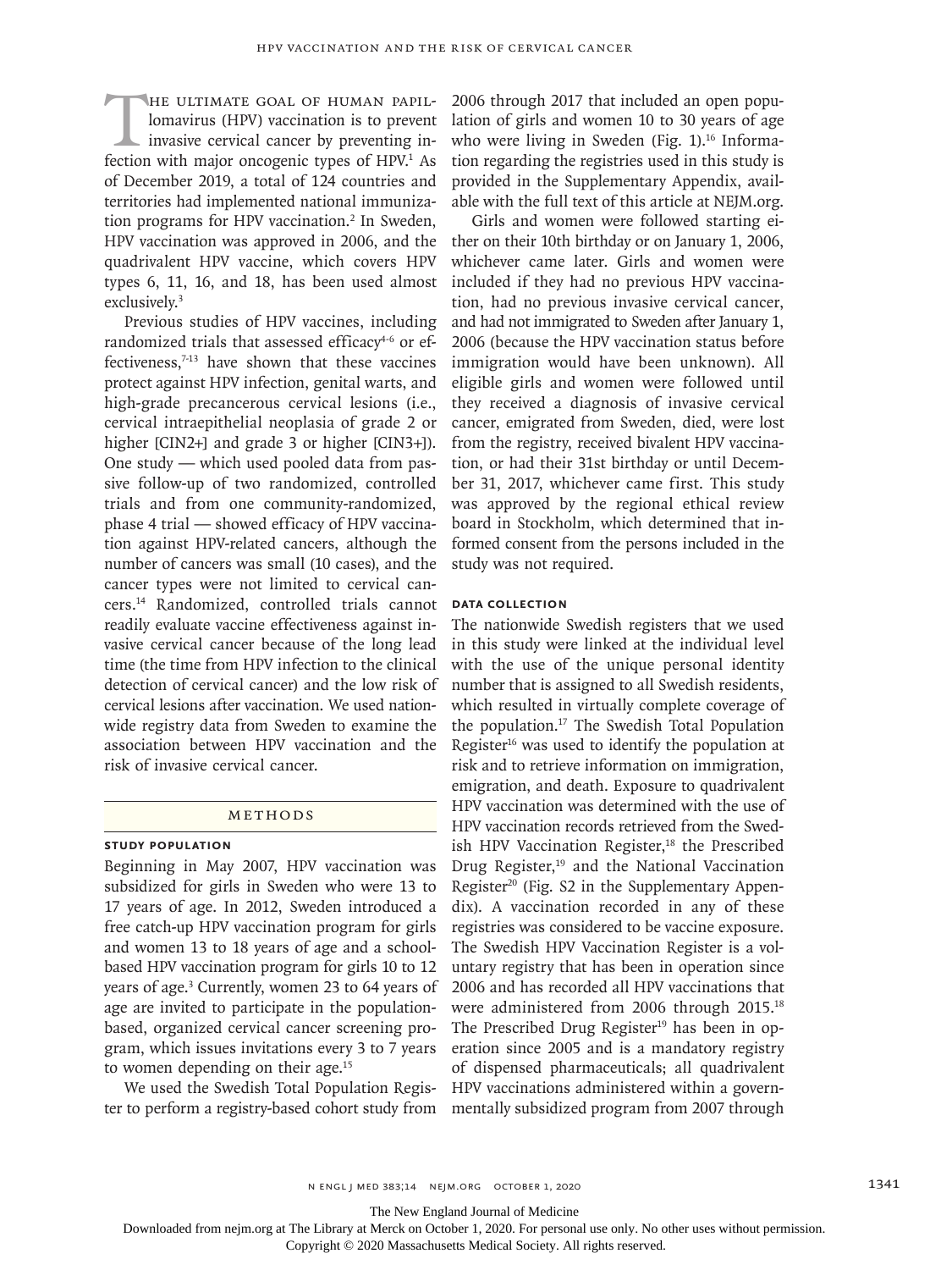#### The NEW ENGLAND JOURNAL of MEDICINE



2012 were identified in this registry with the ed in the Swedish HPV Vaccination Register for use of Anatomical Therapeutic Chemical code which consent was not obtained were recorded J07BM01. The National Vaccination Register<sup>20</sup> is without the personal identity number. Although a mandatory registry of childhood vaccinations most vaccinations were also recorded in the Prethat began in 2013 and has virtually complete scribed Drug Register, approximately 8% of adcoverage for the school-based HPV vaccination ministered quadrivalent HPV vaccine doses in program. Administered doses of vaccine includ-the Swedish HPV Vaccination Register could not

The New England Journal of Medicine

Downloaded from nejm.org at The Library at Merck on October 1, 2020. For personal use only. No other uses without permission.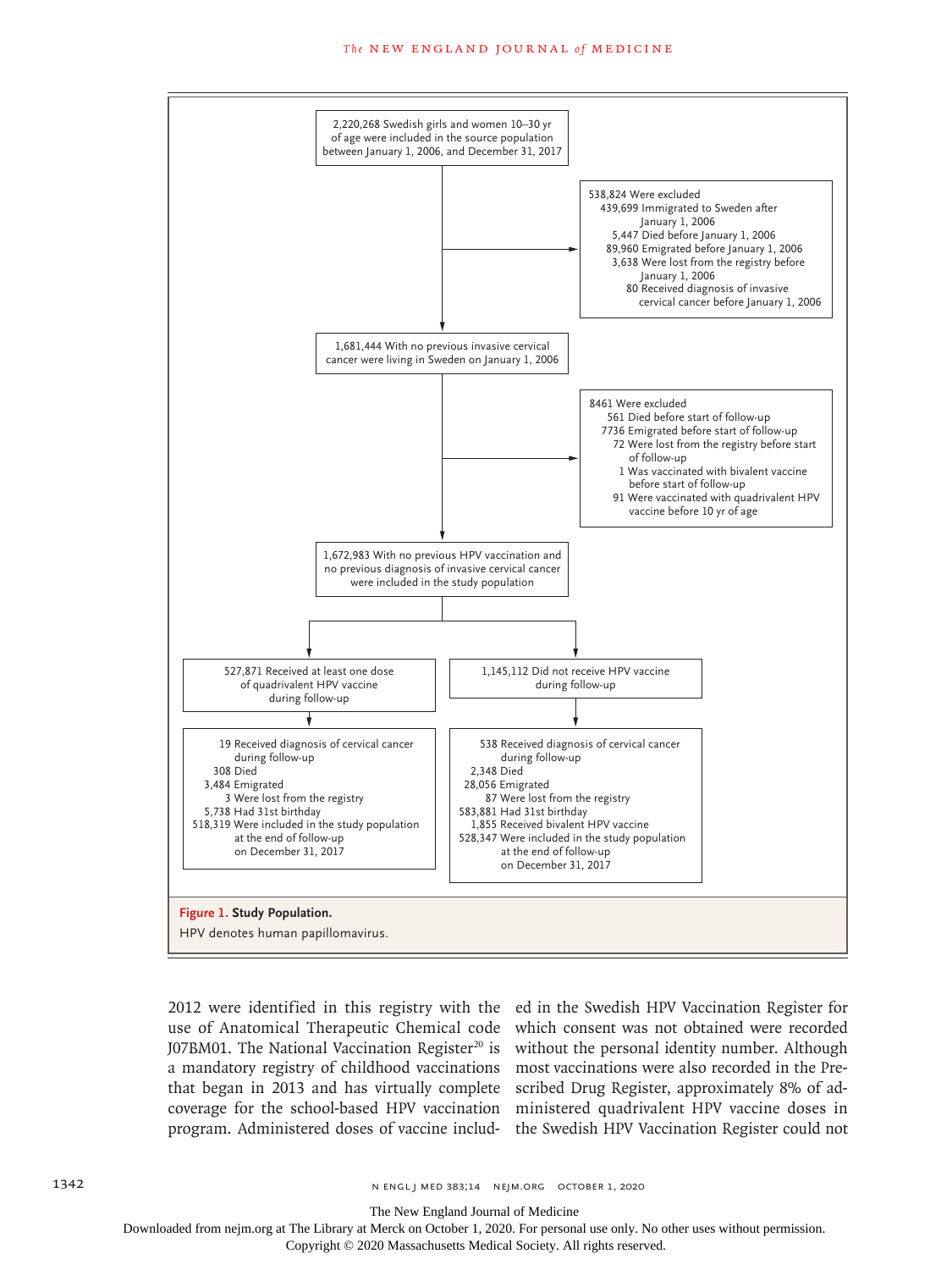be confirmed in another database (Table S1). The occurrence of invasive cervical cancer and the date of diagnosis were identified in the Swedish Cancer Register (a compulsory reporting registry founded in 1958 that covers the entire population) $21$  with the use of code C53 in the *International Classification of Diseases, 10th Revision*.

We identified the biologic and adoptive parents for each study participant through the Multi-Generation Register,<sup>22</sup> which contains information on familial links for persons born in Sweden from 1932 onward. We used the Longitudinal Integration Database for Health Insurance and Labor Market Studies,<sup>23</sup> the Swedish Cancer Register, and the Total Population Register to retrieve data regarding parental characteristics, including mother's country of birth, highest parental education level, annual household income level, maternal history of CIN3+, and maternal history of cancers other than cervical cancer (a history of these cancers might affect both vaccine uptake and the risk of cervical cancer). All covariates were measured as fixed values before the start of follow-up.

# **HPV Vaccination**

Since 2006, the quadrivalent HPV vaccine has been administered according to a three-dose vaccination schedule; from 2015 onward, a twodose schedule has been used for school-based vaccination programs. We considered HPV vaccination as a time-varying exposure, and girls and women were considered to have been vaccinated if they received at least one dose of quadrivalent HPV vaccine (Table S2). The index date of vaccination was defined as the date the first dose of vaccine was administered. Girls and women who were vaccinated during follow-up were moved to the vaccinated population beginning on the index date of vaccination. If no vaccine was received during the study period, participants continued to contribute to person-time in the unvaccinated population (Fig. S3). Because no HPV vaccination was available before 2006, our design ensured that the comparison was between persons who received the vaccine for the first time and those who had never been vaccinated. The age at initiation of vaccination was assessed with the use of two age cutoffs (vaccination before 17 years of age and vaccination before 20 years of age) on the basis of previous work that showed that initiation of vaccine at a

younger age was associated with greater effectiveness in preventing genital warts and highgrade precancerous cervical lesions.10-13

# **Sensitivity Analyses**

We included an interaction term between the variables of HPV vaccination and birth cohort to test whether the risk reduction with vaccination varied among birth cohorts because of different degrees of vaccination coverage. The purpose of this analysis was to examine whether herd effects (in addition to individual-level, vaccinationderived effects) might be present in our data. Further, to exclude possible prevalent cervical cancers at the date of HPV vaccination, we used a buffer period of 1 to 5 years at 1-year intervals after the index date of HPV vaccination (Figs. S4 and S5). Finally, we used multiple imputation to address the missing covariate data.

# **Statistical Analysis**

We estimated the statistical power for the comparison of incidence rates among unvaccinated and vaccinated girls and women before performing the analysis (Table S3). The median power for this comparison in all assumed scenarios was 0.94 (range, 0.43 to 1.00), which corresponds to an assumed vaccine coverage of 30%, an assumed risk reduction of 70% in the vaccinated population, an incidence rate in the unvaccinated population of 4 per 100,000 person-years, and no herd effect for 1 year of follow-up of 1.5 million persons, without censoring of data.

The cumulative incidence of cervical cancer according to HPV vaccination status was plotted according to age at follow-up. Incidence rates of cervical cancer were estimated for girls and women until their 31st birthday. We used Poisson regression models to estimate incidence rate ratios, comparing the incidence rate among vaccinated women with that among unvaccinated women. We report 95% bootstrap confidence intervals of the incidence rate ratios based on bias-corrected percentiles from 2000 bootstrap replications. We used age at follow-up as the underlying timescale, controlling for age during follow-up (as a spline term with 3 degrees of freedom), calendar year, county of residence, and parental characteristics. Missing values were included as separate strata in the corresponding covariate. Separate Poisson models were fitted to estimate the overall incidence rate ratio for quad-

The New England Journal of Medicine

Downloaded from nejm.org at The Library at Merck on October 1, 2020. For personal use only. No other uses without permission.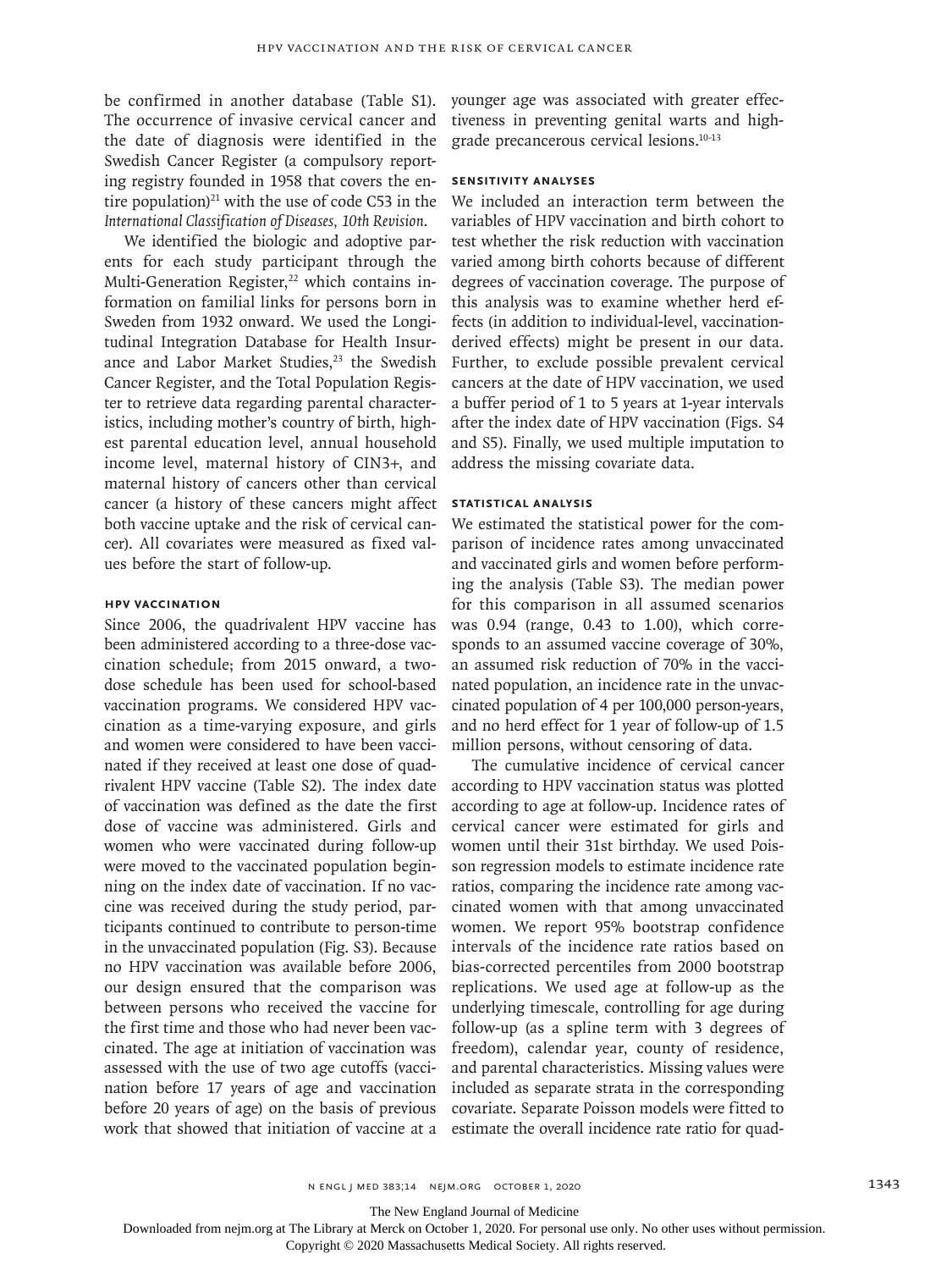| Table 1. Characteristics of the Study Population at Baseline.* |                  |                |                                |                                |  |  |  |  |
|----------------------------------------------------------------|------------------|----------------|--------------------------------|--------------------------------|--|--|--|--|
| Variable                                                       | Unvaccinated     | Vaccinated     | Vaccinated before<br>Age 17 Yr | Vaccinated before<br>Age 20 Yr |  |  |  |  |
| Total population - no.                                         | 1,145,112        | 527,871        | 438,939                        | 498,524                        |  |  |  |  |
| Birth cohort - no. (%)                                         |                  |                |                                |                                |  |  |  |  |
| 1975-1979                                                      | 258,244 (22.6)   | 190 $(0.1)$    | $\Omega$                       | $\Omega$                       |  |  |  |  |
| 1980-1984                                                      | 243,776 (21.3)   | 2,602(0.5)     | $\Omega$                       | $\Omega$                       |  |  |  |  |
| 1985-1989                                                      | 246,446 (21.5)   | 21,763(4.1)    | $4 (-0.1)$                     | 4,604(0.9)                     |  |  |  |  |
| 1990-1994                                                      | 174,458 (15.2)   | 117,758 (22.3) | 61,683 (14.1)                  | 108,409 (21.7)                 |  |  |  |  |
| 1995-1999                                                      | 100, 162(8.7)    | 129,796 (24.6) | 121,585 (27.7)                 | 129,749 (26.0)                 |  |  |  |  |
| 2000-2007                                                      | 122,026 (10.7)   | 255,762 (48.5) | 255,667 (58.2)                 | 255,762 (51.3)                 |  |  |  |  |
| Mother's country of birth - no. (%) +                          |                  |                |                                |                                |  |  |  |  |
| Sweden                                                         | 882,560 (77.1)   | 448,652 (85.0) | 373,292 (85.1)                 | 424,223 (85.1)                 |  |  |  |  |
| Other country                                                  | 195,601 (17.1)   | 77,810 (14.7)  | 64,673 (14.7)                  | 73,094 (14.7)                  |  |  |  |  |
| Missing data:                                                  | 66,951 (5.8)     | 1,409(0.3)     | 974 (0.2)                      | 1,207(0.2)                     |  |  |  |  |
| Highest parental education level - no. (%) $\uparrow$ [        |                  |                |                                |                                |  |  |  |  |
| Low                                                            | 84,301 (7.4)     | 14,107(2.7)    | 11,087(2.5)                    | 12,997(2.6)                    |  |  |  |  |
| Middle                                                         | 528,999 (46.2)   | 206,050 (39.0) | 169,608 (38.6)                 | 195,522 (39.2)                 |  |  |  |  |
| High                                                           | 467,543 (40.8)   | 307,002 (58.2) | 257,808 (58.8)                 | 289,407 (58.1)                 |  |  |  |  |
| Missing data:                                                  | 64,269 (5.6)     | 712(0.1)       | 436 $(<0.1)$                   | 598 (0.1)                      |  |  |  |  |
| Highest annual household income level<br>— no. (%)†¶           |                  |                |                                |                                |  |  |  |  |
| Low                                                            | 204,079 (17.8)   | 69,323 (13.1)  | 57,651 (13.1)                  | 65,871 (13.2)                  |  |  |  |  |
| Middle                                                         | 429,852 (37.5)   | 204,812 (38.8) | 173,234 (39.5)                 | 195,639 (39.2)                 |  |  |  |  |
| High                                                           | 446,765 (39.1)   | 253,337 (48.0) | 207,812 (47.3)                 | 236,718 (47.5)                 |  |  |  |  |
| Missing data:                                                  | 64,416 (5.6)     | 399 (0.1)      | 242(0.1)                       | 296(0.1)                       |  |  |  |  |
| Maternal history of $CIN3+$ - no. (%)                          |                  |                |                                |                                |  |  |  |  |
| Yes                                                            | 50,217 (4.4)     | 21,085 (4.0)   | 17,227 (3.9)                   | 19,681 (3.9)                   |  |  |  |  |
| <b>No</b>                                                      | 1,094,895 (95.6) | 506,786 (96.0) | 421,712 (96.1)                 | 478,843 (96.1)                 |  |  |  |  |
| Maternal history of noncervical cancer - no. (%)               |                  |                |                                |                                |  |  |  |  |
| Yes                                                            | 47,293(4.1)      | 13,570 (2.6)   | 10,730(2.4)                    | 12,404(2.5)                    |  |  |  |  |
| No                                                             | 1,097,819 (95.9) | 514,301 (97.4) | 428,209 (97.6)                 | 486,120 (97.5)                 |  |  |  |  |

\* Percentages may not total 100 because of rounding.

† When data were available for both biologic and adoptive parents, data from the adoptive parents were used.

‡ Missing data for mother's country of birth, highest parental education level, and highest annual household income level were classified as a separate stratum and were included in the regression model.

**Express contract and the construct of the start** of follow-up and was classified as "low" if the parent had 9 years<br>In the highest parental education level was assessed in the year before the start of follow-up and was cl or less of primary education, "middle" if the parent had 2 to 3 years of secondary schooling (similar to senior high school), and "high" if the parent had postsecondary education and above (equivalent to university studies).

¶ The highest annual household income level was assessed in the year before the start of follow-up and was categorized as "low" if it was below the 33rd percentile, "middle" if was from the 33rd to the 67th percentile, and "high" if it was above the 67th percentile, determined on the basis of three levels of annual household income derived from data for all Swedish persons 35 to 65 years of age in the year that income was assessed.

Maternal history of CIN3+ (cervical intraepithelial neoplasia of grade 3 or worse) and noncervical cancer were considered to be a diagnosis of the disease at any time before the start of follow-up. When data were available for both a biologic and an adoptive mother, a maternal diagnosis of CIN3+ or a diagnosis of noncervical cancer was recorded if both the biologic mother and the adoptive mother had the corresponding disease.

The New England Journal of Medicine

Downloaded from nejm.org at The Library at Merck on October 1, 2020. For personal use only. No other uses without permission.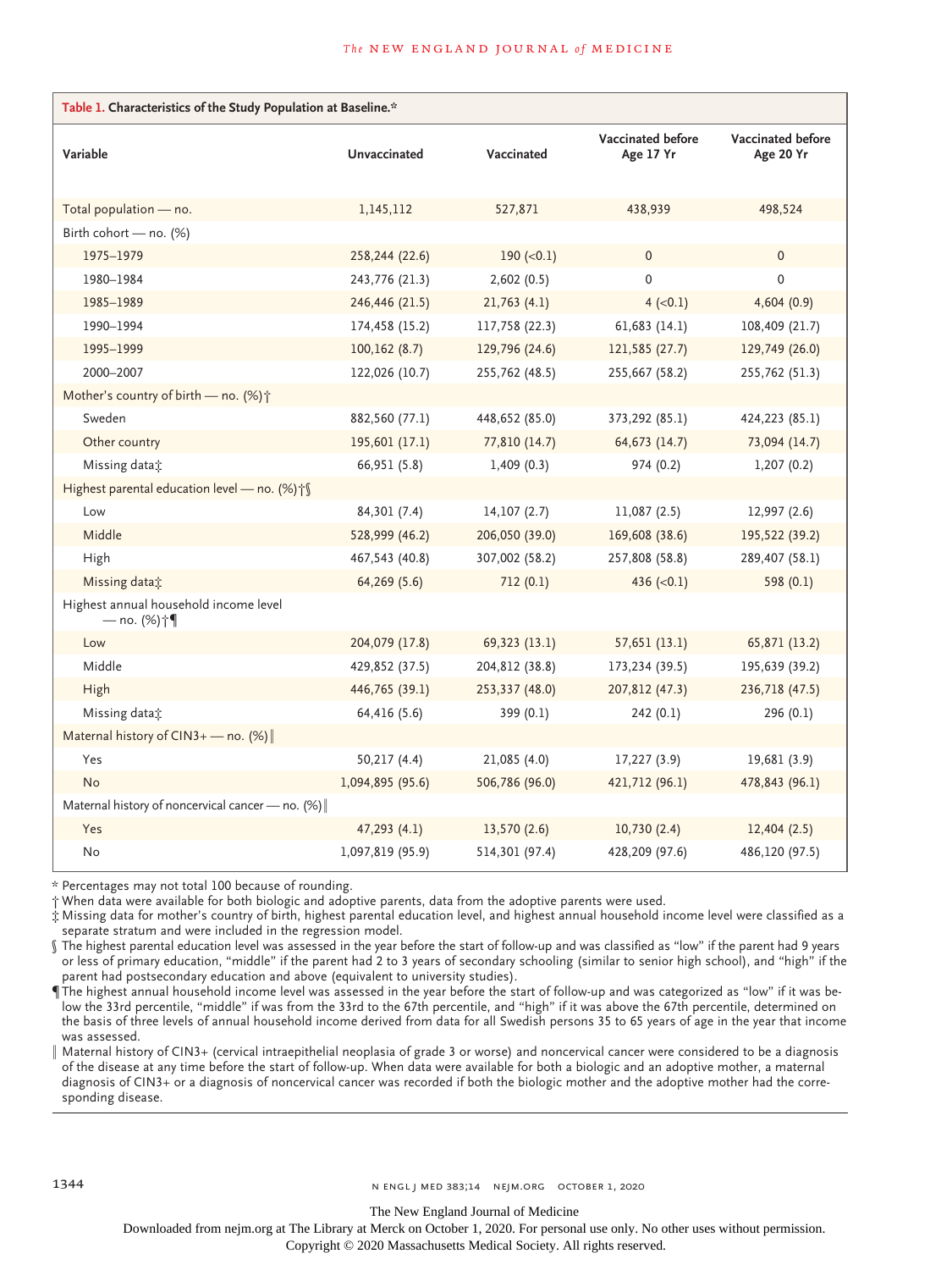| Table 2. HPV Vaccination and Invasive Cervical Cancer. |                                           |                                                           |                                                         |                                                             |  |  |  |
|--------------------------------------------------------|-------------------------------------------|-----------------------------------------------------------|---------------------------------------------------------|-------------------------------------------------------------|--|--|--|
| <b>HPV Vaccination Status</b>                          | No. of Cases of<br><b>Cervical Cancer</b> | Crude Incidence Rate<br>per 100,000 Person-Yr<br>(95% CI) | Age-Adjusted Incidence<br><b>Rate Ratio</b><br>(95% CI) | <b>Adjusted Incidence</b><br><b>Rate Ratio</b><br>(95% CI)* |  |  |  |
| Unvaccinated                                           | 538                                       | $5.27(4.84 - 5.73)$                                       | Reference                                               | Reference                                                   |  |  |  |
| Vaccinated                                             | 19                                        | $0.73(0.47 - 1.14)$                                       | $0.51(0.32 - 0.82)$                                     | $0.37(0.21 - 0.57)$                                         |  |  |  |
| Status according to age cutoff<br>of 17 yr             |                                           |                                                           |                                                         |                                                             |  |  |  |
| Vaccinated before age 17 yr                            | 2                                         | $0.10(0.02 - 0.39)$                                       | $0.19(0.05 - 0.75)$                                     | $0.12(0.00 - 0.34)$                                         |  |  |  |
| Vaccinated at age 17-30 yr                             | 17                                        | $3.02(1.88 - 4.86)$                                       | $0.64(0.39-1.04)$                                       | $0.47(0.27-0.75)$                                           |  |  |  |
| Status according to age cutoff<br>of 20 yr             |                                           |                                                           |                                                         |                                                             |  |  |  |
| Vaccinated before age 20 yr                            | 12                                        | $0.49(0.28 - 5.73)$                                       | $0.52(0.29 - 0.94)$                                     | $0.36(0.18 - 0.61)$                                         |  |  |  |
| Vaccinated at age 20-30 yr                             |                                           | $5.16(2.46 - 10.83)$                                      | $0.50(0.24 - 1.06)$                                     | $0.38(0.12 - 0.72)$                                         |  |  |  |

\* The adjusted incidence rate ratios were adjusted for age as a spline term with 3 degrees of freedom, county of residence, calendar year, mother's country of birth, highest parental education level, highest annual household income level, previous diagnosis in mother of CIN3+, and previous diagnosis in mother of cancers other than cervical cancer. The 95% confidence intervals were bias-corrected percentile confidence intervals that were estimated with the use of bootstrapping with a resampling frequency of 2000 times.

rivalent HPV vaccination as well as separate incidence rate ratios for age at initiation of vaccination. We used SAS software, version 9.4 (SAS Institute), for data management and power calculation and Stata software, version 15.0 (Stata-Corp), and R software, version 3.6.3 (R Foundation for Statistical Computing), for all other statistical analyses. All statistical tests were two-sided. Additional details regarding statistical methods are provided in the Supplementary Appendix.

# **RESULTS**

### **Study Population**

Our study population included 1,672,983 girls and women 10 to 30 years of age, 527,871 of whom received at least one dose of HPV vaccine during the study period (Table 1). Among all vaccinated girls and women included in the study population, 438,939 (83.2%) initiated vaccination before the age of 17 years. During the study period, cervical cancer was diagnosed in 19 women who had received the quadrivalent HPV vaccine and in 538 women who had not received the vaccine (Table 2).

# **HPV Vaccination and Cervical Cancer**

The cumulative incidence of cervical cancer in-

vaccinated and unvaccinated women; this is the age when Swedish women are first invited to participate in the cervical cancer screening program. The cumulative incidence among unvaccinated women rose sharply to 94 cases per 100,000 persons by 30 years of age, whereas the cumulative incidence among vaccinated women was 47 cases per 100,000 persons by 30 years of age. Among women who had initiated vaccination at the age of 17 to 30 years, the cumulative incidence was 54 cases per 100,000 persons by the age of 30 years. Among women who had initiated vaccination before the age of 17 years, the cumulative incidence was 4 cases per 100,000 persons by the age of 28 years (Fig. 2).

creased rapidly at 23 years of age among both 0.75), respectively. The fully adjusted incidence After adjustment for age at follow-up, the incidence rate ratio for the comparison of vaccinated women with unvaccinated women was 0.51 (95% confidence interval [CI], 0.32 to 0.82). After additional adjustment for calendar year and residential and parental characteristics, the incidence rate ratio was 0.37 (95% CI, 0.21 to 0.57) (Table 2). With stratification according to age at initiation of vaccination, the fully adjusted incidence rate ratios for cervical cancer among women who had been vaccinated before the age of 17 years and women who had been vaccinated between the ages of 17 and 30 years were 0.12 (95% CI, 0.00 to 0.34) and 0.47 (95% CI, 0.27 to

n engl j med 383;14 nejm.org October 1, 2020 1345

The New England Journal of Medicine

Downloaded from nejm.org at The Library at Merck on October 1, 2020. For personal use only. No other uses without permission.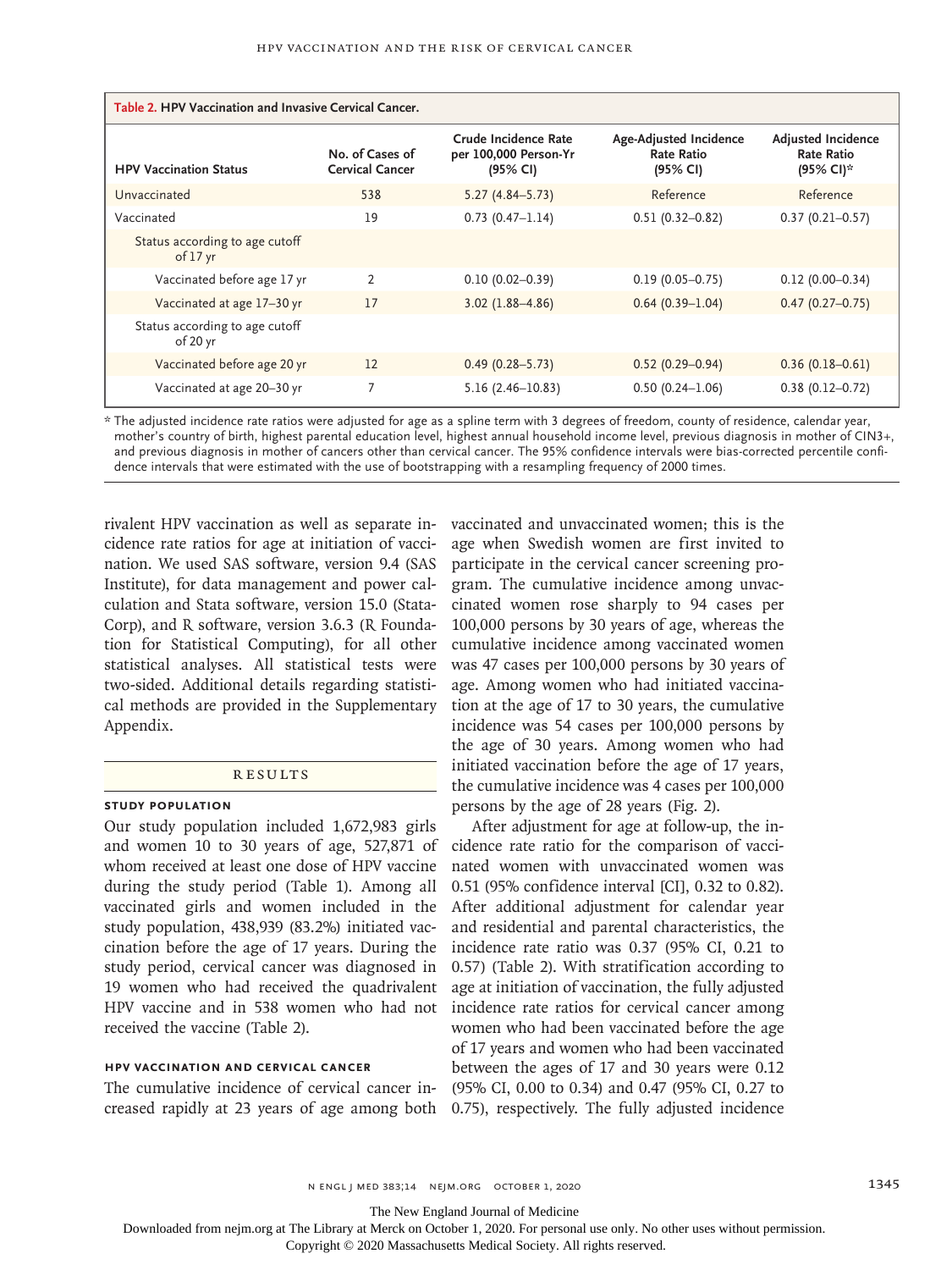

**Figure 2. Cumulative Incidence of Invasive Cervical Cancer According to HPV Vaccination Status.**

Age at follow-up is truncated in the graph because no cases of cervical can-

rate ratio was 0.36 (95% CI, 0.18 to 0.61) among women who had been vaccinated before the age of 20 years and 0.38 (95% CI, 0.12 to 0.72) among women who had been vaccinated between the ages of 20 and 30 years.

# **Sensitivity Analysis**

We did not find a significant difference in risk reductions associated with HPV vaccination among birth cohorts (Table S4). With the introduction of a buffer period, the risk of cervical cancer among HPV-vaccinated women remained consistently lower than that among unvaccinated women (Table S5). With the use of a 5-year buffer period, the risk reduction among HPVvaccinated women appeared more pronounced than that among unvaccinated women: 8 cases of cervical cancer were diagnosed in vaccinated women, and 549 cases were diagnosed in unvaccinated women. After multiple imputation, the estimated incidence rate ratios were almost identical to those in the main analysis (Table S6).

### Discussion

In this population-based cohort study, we found that quadrivalent HPV vaccination was associated with a substantially lower risk of invasive cervical cancer. When the analysis was stratified according to age at vaccination, the reduction in cancer tumors; the analysis showed that 84.4%

the incidence of invasive cervical cancer was more pronounced among women who were vaccinated at a younger age.

Although the efficacy<sup>4-6</sup> and effectiveness<sup>7-13</sup> of the HPV vaccination against HPV infection, genital warts, and high-grade cervical lesions (CIN2+ and CIN3+) have been established, our results extend this knowledge base by showing that quadrivalent HPV vaccination is also associated with a substantially reduced risk of invasive cervical cancer, which is the ultimate intent of HPV vaccination programs. The greater risk reduction associated with younger age at initiation of vaccination is consistent with previous findings that showed a lower risk of genital warts and high-grade cervical lesions with HPV vaccination.10-13 Our results also support the recommendation to administer quadrivalent HPV vaccine before exposure to HPV infection to achieve the most substantial benefit, since vaccination has no therapeutic effect against preexisting HPV infection.24,25

Our findings are consistent with limited trial data14 and with data from a previous ecologic study.26 A study involving passive follow-up of participants in HPV vaccine trials that used the Finnish Cancer Registry showed no HPV-related cancers in vaccinated women, but there were 10 cases of HPV-related invasive carcinomas in unvaccinated women (including 8 cases of cervical cancer), which corresponds to 100% (95% CI, 16 to 100) vaccine efficacy.14 A study from the United States showed a significantly lower incidence of cervical cancer among girls and women 15 to 34 years of age during the postvaccination period than during the prevaccination period.26

We found that the risk of cervical cancer among participants who had initiated vaccination before the age of 17 years was 88% lower than among those who had never been vaccinated; the 95% confidence interval around the relative risk indicated that the plausible risk was 66 to 100% lower with vaccination. The overall percentage of cases of cervical cancer caused by HPV types 16 and 18 is approximately 70% globally, $27$  but the distribution of HPV types may be different among younger women than among older women. We conducted an unpublished reanalysis of our previously published results in which we used HPV genotyping of 2850 cervical

The New England Journal of Medicine

Downloaded from nejm.org at The Library at Merck on October 1, 2020. For personal use only. No other uses without permission.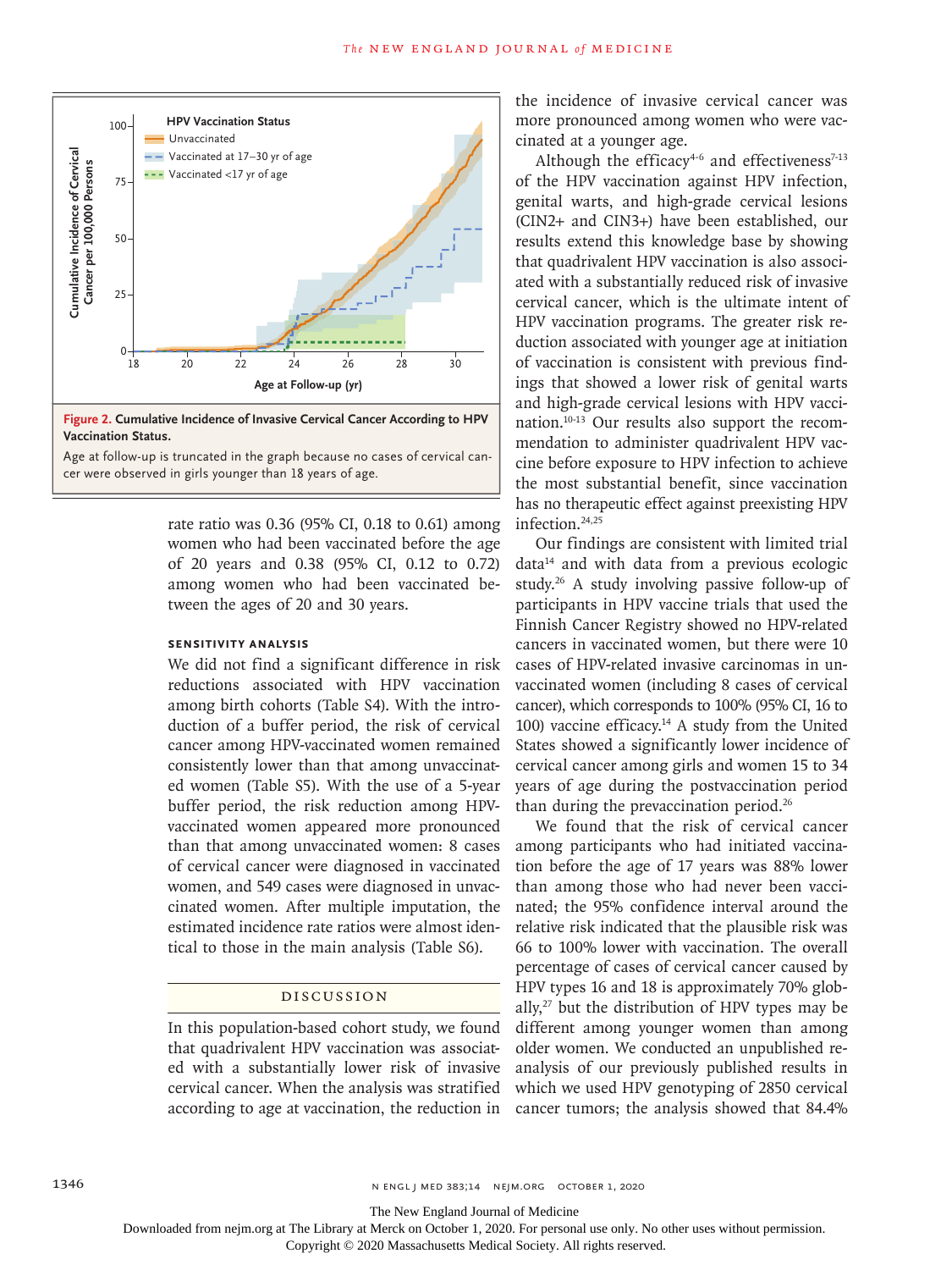of invasive cervical cancers diagnosed in persons 30 years of age or younger were associated with HPV types 16 or 18 (Table  $S7$ ).<sup>28</sup> It is also possible that the vaccine results in cross-protection against other HPV types.<sup>29</sup>

Unvaccinated persons would indirectly benefit from HPV vaccination if vaccination coverage of girls and women in a population exceeds 50%.7 A herd effect of HPV vaccination against genital warts has been observed previously in the Swedish population.30 A vaccination coverage of at least 50% was recorded among women born in 1993 or later in our study, but our sensitivity analysis did not suggest herd effects with respect to the risk of cervical cancer. This is understandable, since there is usually a span of 5 to 20 years between acquisition of persistent HPV infection and development of cervical cancer,31 and we observed very few cases of invasive cervical cancer among the relevant birth cohorts during follow-up.

Our study has some limitations. A small proportion of vaccinated women were misclassified as unvaccinated in the analysis. However, such misclassification would be expected to produce a bias toward the null. A potentially greater concern is the possibility that the relationship of HPV vaccination and the risk of cervical cancer is confounded by other factors — in particular, HPV-vaccinated women could have been generally healthier than unvaccinated women (i.e., healthy volunteer bias). We adjusted for several parental characteristics that might be associated with both vaccination uptake and underlying risk of cervical cancer. However, confounding by lifestyle and health factors in the women (such as smoking status, sexual activity, oral contraceptive use, and obesity) cannot be excluded; these factors are known to be associated with a risk of cervical cancer,<sup>32-34</sup> although their independent association with HPV vaccine uptake is not conclusive.35,36 The adjustment for parental education level and annual household income level in our analysis may serve to some extent

as proxies for lifestyle factors such as smoking status.37 Whereas healthy volunteer bias would be expected to be more prominent among women who had paid for opportunistic vaccinations (a population that almost exclusively received vaccination after the age of 17 years), we found greater risk reductions among women who were vaccinated before the age of 17 years. Moreover, the higher rate of screening for cervical cancer among HPV-vaccinated women<sup>38,39</sup> would be expected to increase the likelihood that asymptomatic cervical cancer would be detected on screening, and this could potentially cause an underestimation of the risk reduction. Because the risk of CIN2+ among HPV-vaccinated women is substantially lower than that among unvaccinated women, it is unlikely that differential rates or types of treatment of premalignant cervical lesions between vaccinated and unvaccinated women could account for the lower risk of invasive cervical cancer in the vaccinated population.6,11,12 Owing to the small number of cases of cervical cancer observed among the vaccinated women, we could not reliably estimate the association of vaccination with the risk of cervical cancer according to the number of doses of vaccine.

In this large, nationwide study of girls and young women 10 to 30 years of age who had been vaccinated through HPV vaccination programs, we found that HPV vaccination was associated with a substantially reduced risk of invasive cervical cancer.

This study was approved by the regional ethical review board in Stockholm (Dnr. 02-556, 2011/921-32, 2012/216-32, and 2014/246-32), which determined that written informed consent was not required from the persons included in the study.

Supported by grants from the Swedish Foundation for Strategic Research (KF10-0046), the Swedish Cancer Society (CAN 2016/840), and the Swedish Research Council (2017-02346) and by the China Scholarship Council.

Disclosure forms provided by the authors are available with the full text of this article at NEJM.org.

A data sharing statement provided by the authors is available with the full text of this article at NEJM.org.

We thank Pouran Almstedt for data management and Arvid Sjölander for discussions about the statistical analysis.

#### **References**

**1.** Walboomers JM, Jacobs MV, Manos MM, et al. Human papillomavirus is a necessary cause of invasive cervical cancer worldwide. J Pathol 1999;189:12-9.

**2.** Global HPV vaccine introduction overview: projected and current national introductions, demonstration/pilot projects,

gender-neutral vaccination programs, and global HPV vaccine introduction maps (2006–2022). 2019 (https://path.azureedge .net/media/documents/GlobalHPVVaccine IntroOverview\_Nov2019.pdf).

**3.** Wang J, Ploner A, Sparén P, et al. Mode of HPV vaccination delivery and equity in vaccine uptake: a nationwide cohort study. Prev Med 2019;120:26-33.

**4.** Arbyn M, Xu L, Simoens C, Martin-Hirsch PP. Prophylactic vaccination against human papillomaviruses to prevent cervical cancer and its precursors. Cochrane Database Syst Rev 2018;5:CD009069.

n engl j med 383;14 nejm.org October 1, 2020 1347

The New England Journal of Medicine

Downloaded from nejm.org at The Library at Merck on October 1, 2020. For personal use only. No other uses without permission.